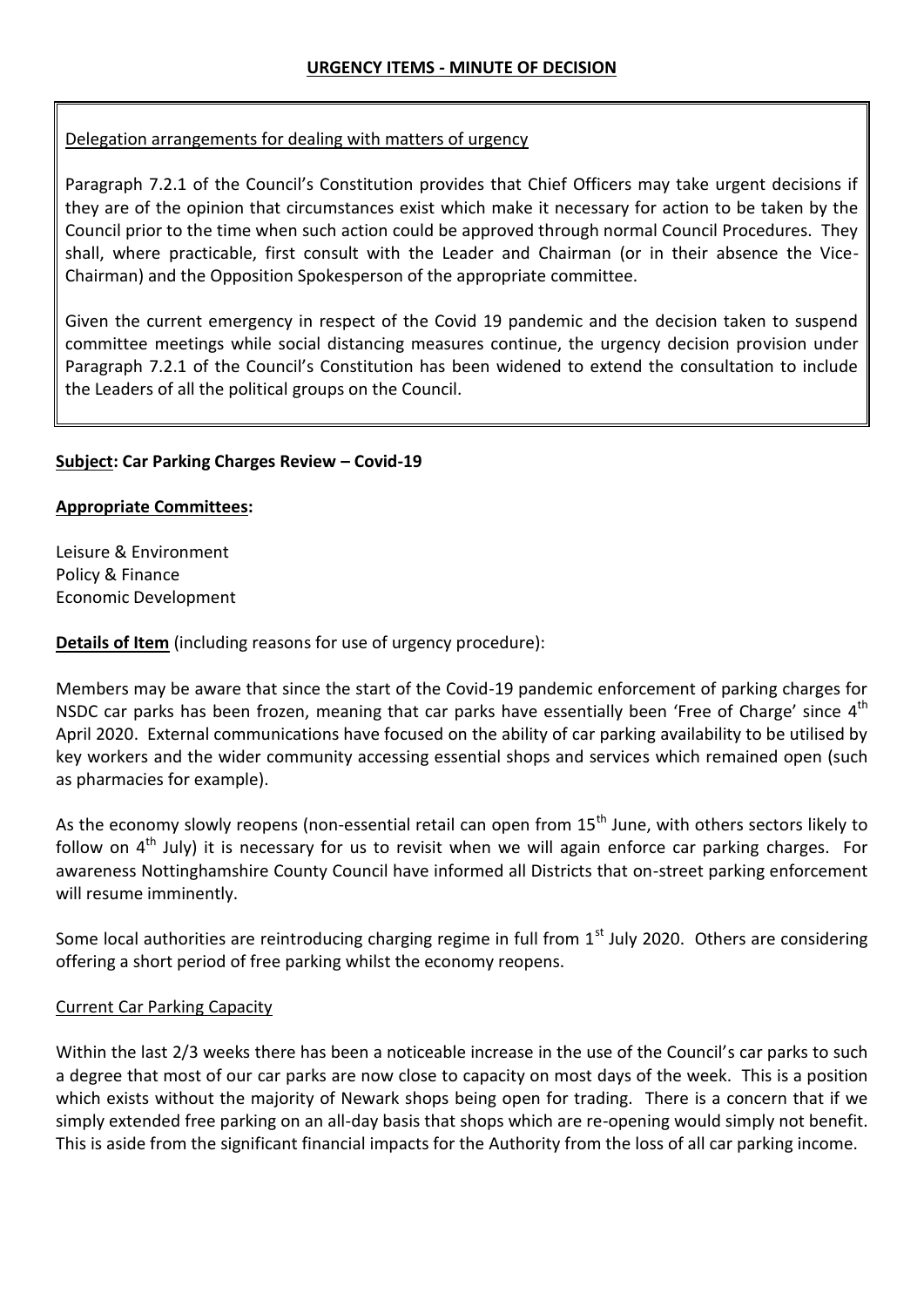In order to strike a balance between assisting the reopening of the economy and actually creating a level of car parking capacity for shoppers to use it is proposed that a 2 hour free parking regime be adopted until  $31<sup>st</sup>$  August 2020 (between the hours of 08.00-17.59). It is also recommended, again until 31<sup>st</sup> August, that parking after 18.00 continues to be free in terms of assisting the night-time economy. From 1<sup>st</sup> September all car parking tariffs would be reinstated to previous levels.

In order to affect this change all parking machine software would be amended and additional signage would be installed. In practical terms customers would obtain a 0-2 hour 'Free Parking 'ticket by pressing the ticket issue button on the parking machine. This would need to be displayed inside the vehicle.

Members are advised that this proposed recommendation will come at a significant cost for the 2 month period suggested. This is in addition to revenue income already lost. It is proposed that communications are clear that this is a time-limited measure in order to assist re-opening.

## **Equalities Implications**

Members will be aware that our car parks are subject to statutory requirements in operating to adhere to relevant equalities legislation. The new regime would also be subject to a Covid-Secure risk assessment that will consider any equalities implications.

### **Financial Implications**

Members will be aware that the pandemic has already inevitably impacted upon car parking fee income with the service not collecting fees since the lockdown began. It is estimated that the proposals for free parking for 2 hours for this additional 2 months will lead to an assumed loss of around £50,000 (based on comparison to last year's figures). There is an additional cost of £3,000 to implement software and signage changes. This additional cost can be funded from the Government funding received relating to Covid-19.

In context, the annual income estimated for car parking is £843,000. Based on current forecasting (which assumes this proposal for 2 hours free parking is approved and that car parks are not full from the start), it is expected that fees will be £348,133 for this year, an overall loss, due to Covid-19 of £494,867. This assumes a reduction of 40% usage for the remaining 9 months of the year. This loss, as with any other financial consequences of Covid-19 will be presented to Government.

### **Decision**

**That between 1st July and 31st August, inclusive, NSDC adopts a policy of free parking between 18.00- 07.59hrs and the first 2 hours between the hours of 08.00-18.00 Monday-Sundays (inclusive).**

### **Reason for Decision**

To assist with reopening the economy as the Covid-19 lockdown restrictions are lifted.

### **Members Consulted:**

| Councillor David Lloyd - Leader NSDC, Chairman - Policy & Finance   | $11^{\text{th}}$ June 2020 |
|---------------------------------------------------------------------|----------------------------|
| Councillor Paul Peacock - Leader of Opposition                      | $10^{th}$ June 2020        |
| Councillor Gill Dawn - Leader, Independent Group                    | $11th$ June 2020           |
| Councillor Peter Harris - Leader, Liberal Democrat Group (no reply) | $10^{\text{th}}$ June 2020 |
| Councillor Roger Jackson - Chairman, Leisure & Environment          | $10^{\text{th}}$ June 2020 |
| Councillor Keith Girling - Chairman, Economic Development           | $11^{\text{th}}$ June 2020 |